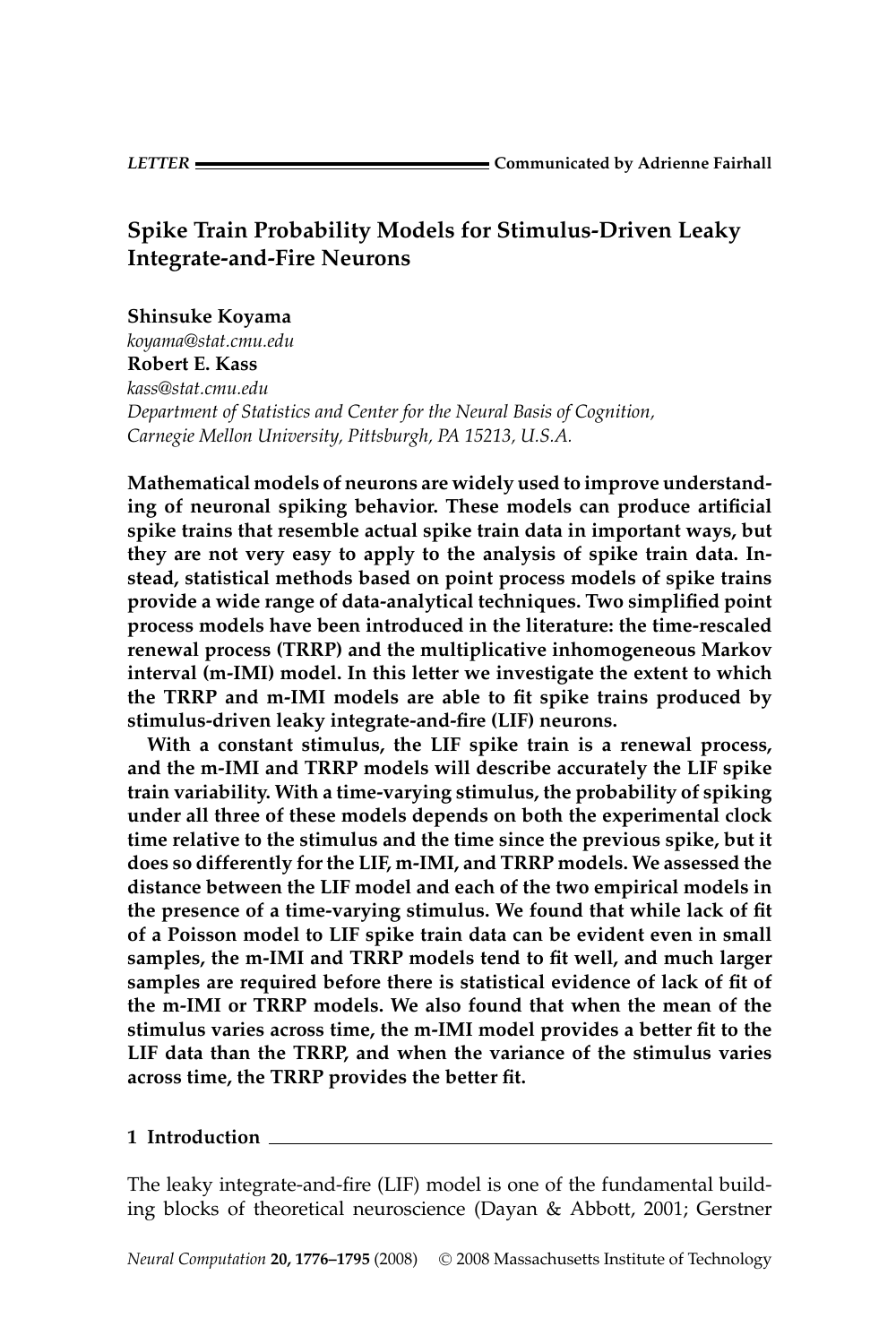& Kistler, 2002; Koch, 1999; Tuckwell, 1988). Its use in examining spike train data is limited, however, because its full parameter vector cannot be estimated uniquely from spike trains in the absence of subthreshold measurements, and estimation of a reduced set of parameters is somewhat subtle (Iyengar & Mullowney, 2007; Paninski, Pillow, & Simoncelli, 2004). An alternative is to use likelihood methods based on the conditional intensity function  $\lambda(t|H_t)$ , where  $H_t$  is the complete history of spiking preceding time *t* (Kass, Ventura, & Brown, 2005 and references therein). The stimulusdriven LIF model depends on only the experimental clock time *t*, relative to stimulus onset, and the elapsed time  $t - s_*(t)$  since the preceding spike *s*∗(*t*), that is, it satisfies

$$
\lambda(t|H_t) = \lambda(t, t - s_*(t)). \tag{1.1}
$$

Models of the general form of equation 1.1 have been called inhomogeneous Markov interval (IMI) models by Kass and Ventura, 2001 (following Cox & Lewis, 1972) and 1-memory point processes by Snyder and Miller (1991). Two special cases of equation 1.1 have been considered in the literature: multiplicative IMI models (Kass & Ventura, 2001, and references therein) and time-rescaled renewal-process models (Barbieri, Quirk, Frank, Wilson, & Brown, 2001; Koyama & Shinomoto, 2005; Reich, Victor, & Knight, 1998). We label these, respectively, m-IMI and TRRP models. Both models separate the dependence on *t* from the dependence on  $t - s_*(t)$ , but they do so differently. The purpose of this letter is to investigate their relationship to the stimulus-driven LIF model. Specifically, given a joint probability distribution of spike trains generated by an LIF model, we ask how close this distribution is to each of the best-fitting m-IMI and TRRP models, where closeness is measured using Küllback-Leibler divergence. This quantifies the extent to which the m-IMI and TRRP models can capture the dynamics of a stimulus-driven LIF neuron. It also provides an interpretative distinction between the m-IMI and TRRP models themselves.

#### **2 Method**

**2.1 Leaky Integrate-and-Fire Model.** The LIF model is the simplest model that retains the minimal ingredients of membrane dynamics (Dayan & Abbott, 2001; Gerstner & Kistler, 2002; Koch, 1999; Tuckwell, 1988). The dynamics of the model are represented by the equation,

$$
\tau \frac{dV(t)}{dt} = -V(t) + I(t),\tag{2.1}
$$

where  $V(t)$  is the membrane potential of the cell body measured from its resting level, τ is the membrane decay time constant, and *I*(*t*) represents an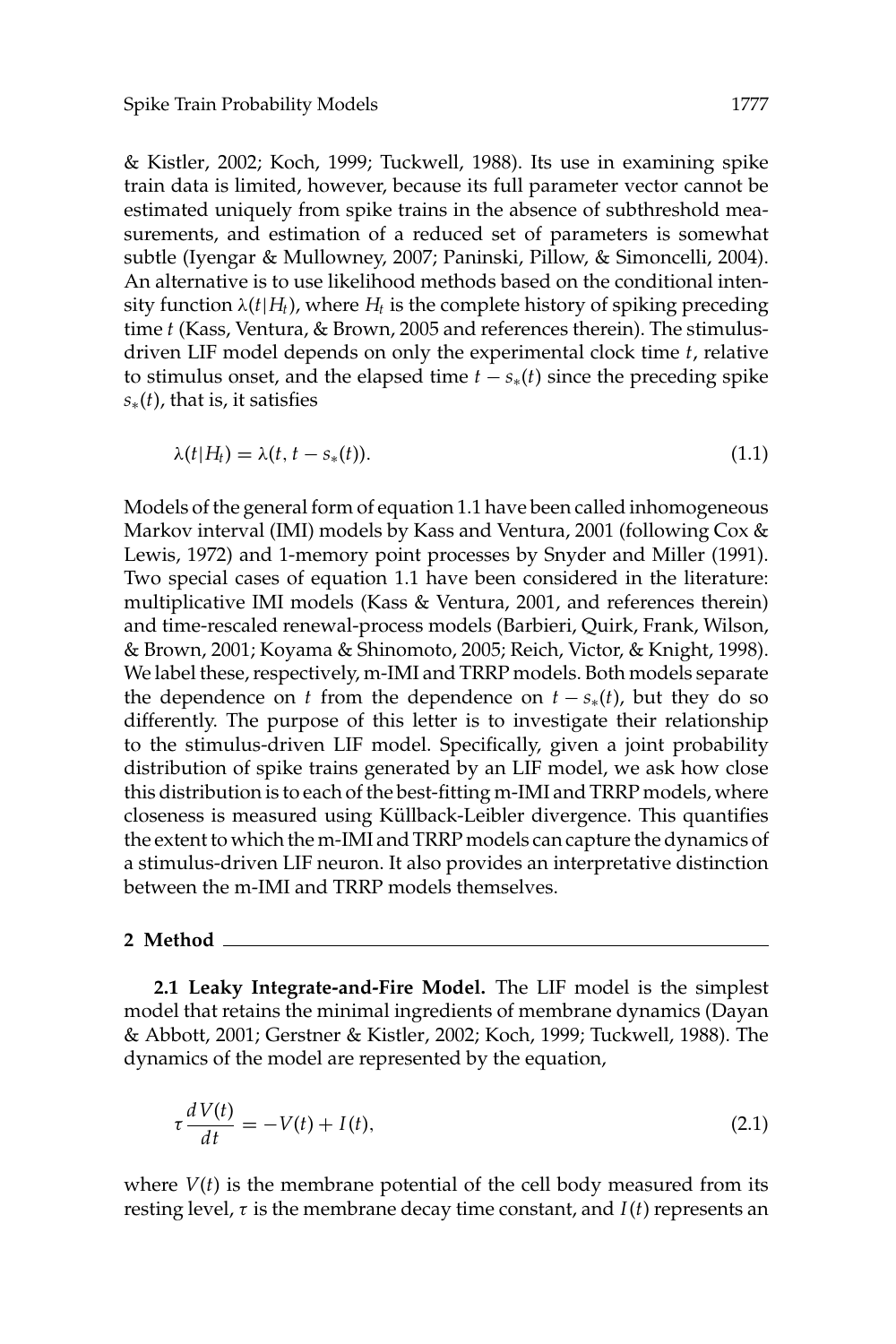input current. When the membrane potential reaches the threshold,  $v_{th}$ , a spike is evoked, and the membrane potential is reset to  $v_0$  immediately.

By suitable scale transformation, the original model can be reduced to a normalized one,

$$
\frac{dX(t)}{dt} = -X(t) + I(t). \tag{2.2}
$$

The threshold value and reset potential are given by *xth* and *x*0, respectively. While  $I(t)$  represents an external input,  $x_{th}$  and  $x_0$  could be interpreted as "intrinsic" parameters of the neuron model and are directly related to biophysical properties (Lansky, Sanda, & He, 2006). In this letter, we consider stimuli that have the form

$$
I(t) = \mu(t) + \sigma(t)\xi(t),\tag{2.3}
$$

where  $\xi(t)$  is gaussian white noise with  $E[\xi(t)] = 0$ ,  $V(\xi(t)) = 1$ , and  $Cov(\xi(t), \xi(t')) = 0$ , for  $t \neq t'$ .

**2.2 Probability Models of Spike Trains.** A point process can be fully characterized by a conditional intensity function (Daley & Vere-Jones, 2003; Snyder & Miller, 1991). We consider two classes of models. First, the conditional intensity function of the m-IMI model has the form

$$
\lambda(t, s_*(t)) = \lambda_1(t)g_1(t - s_*(t)).
$$
\n(2.4)

Here,  $\lambda_1(t)$  modulates the firing rate only as a function of experimental clock, while  $g_1(t - s_*(t))$  represents non-Poisson spiking behavior.

Second, the TRRP model has the form

$$
\lambda(t, s_*(t)) = \lambda_0(t) g_0(\Lambda_0(t) - \Lambda_0(s_*(t))), \qquad (2.5)
$$

where  $g_0$  is the hazard function of a renewal process and  $\Lambda_0(t)$  is defined as

$$
\Lambda_0(t) = \int_0^t \lambda_0(u) du.
$$
\n(2.6)

In this letter, we call  $\lambda_0$  and  $\lambda_1$  *excitability functions* to indicate that they modulate the amplitude of the firing rate, and we call  $g_0$  and  $g_1$  *recovery functions* to indicate that they affect the way the neuron recovers its ability to fire after generating an action potential. The fundamental difference between the two models is the way the excitability interacts with the recovery function. In the m-IMI model, the refractory period represented in the recovery function is not affected by excitability or firing rate variations. In the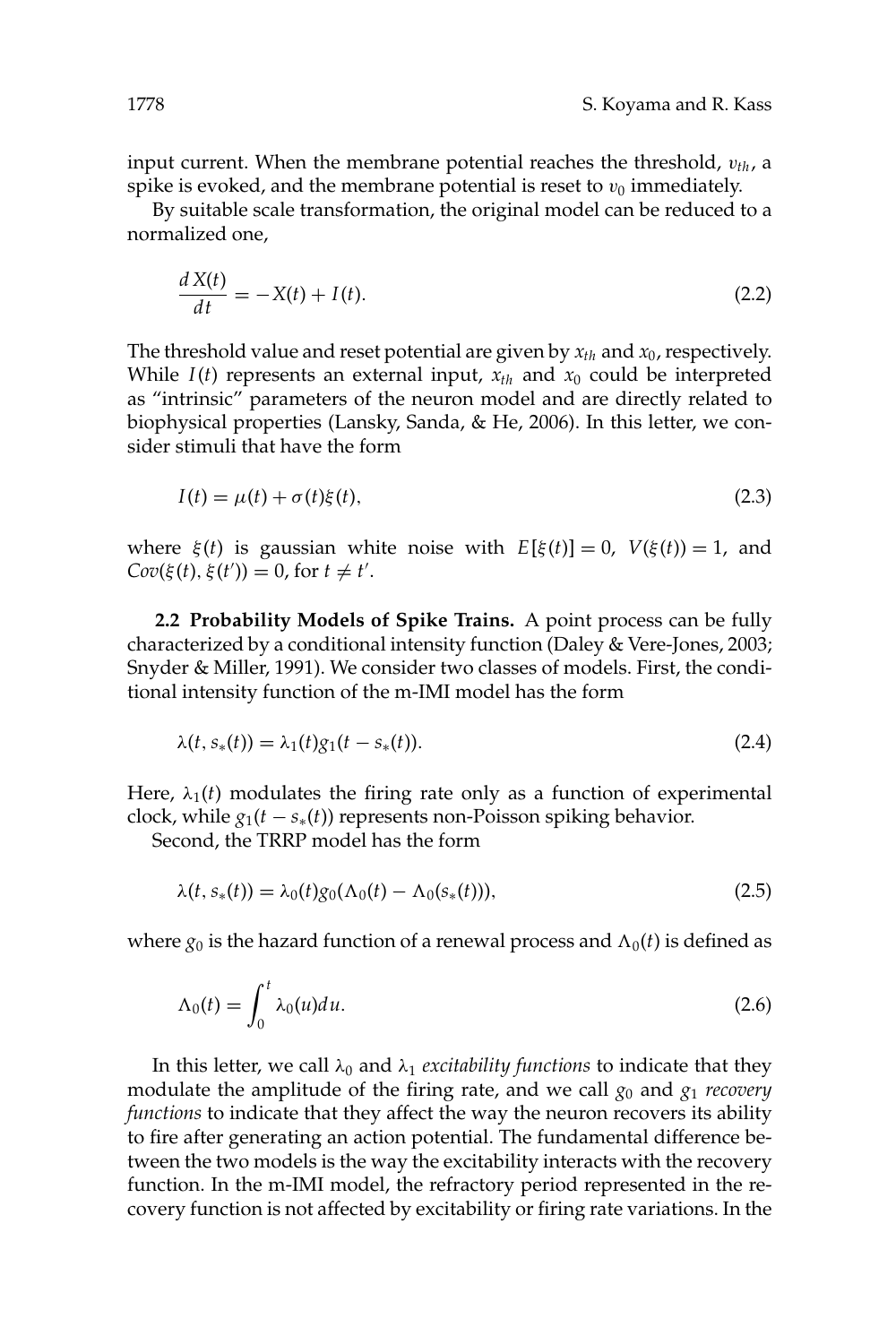TRRP model, however, the refractory period is no longer fixed but is scaled by the firing rate (Reich et al., 1998).

Note that in both the m-IMI and the TRRP models, the excitability and recovery functions are defined only up to a multiplicative constant: replacing  $\lambda_1(t)$  and  $g_1(t - s_*(t))$   $c\lambda_1(t)$  and  $g_1(t - s_*(t))/c$ , for any positive *c*, leaves the model unchanged, and similarly for  $\lambda_0$  and  $g_0$ . This arbitrary constant must be fixed by some convention in implementation.

2.3 Küllback-Leibler Divergence. We use the Küllback-Leibler (KL) divergence to evaluate closeness between the LIF model and the two empirical models. The KL divergence is a coefficient measuring a nonnegative asymmetrical "distance" from one probability distribution to another, and the model distribution with a lower value of the KL divergence approximates the original probability distribution better. For two probability densities *p <sup>f</sup>* and  $p_q$  of a spike train  $\{t_1, \ldots, t_n\}$  in the interval  $[0, T')$ , the KL divergence per spike between the two densities is given by

$$
D(p_f || p_q) = \lim_{T' \to \infty} \frac{1}{E[n]} \sum_{n=1}^{\infty} \int_0^{T'} \int_{t_1}^{T'} \cdots \int_{t_{n-1}}^{T'} p_f(t_1, \dots, t_n) \times \log \frac{p_f(t_1, \dots, t_n)}{p_q(t_1, \dots, t_n)} dt_1 dt_2 \cdots dt_n,
$$
\n(2.7)

where  $E[n]$  is the mean spike count in the interval  $[0, T')$ , the expectation being taken over replications (trials). For simplicity, in considering first  $\mu(t)$ and then  $\sigma(t)$  to be time-varying functions, we will assume in each case that they are periodic with period *T*, so that spike train segments across time intervals of the form  $[kT, (k+1)T)$  for nonnegative integers *k* may be considered replications (in other words, the spike train generated from the LIF neuron becomes periodically stationary). Let  $\theta(t) = t \text{ mod } T$  be the phase of the periodic stimulus where we take the phase of the stimulus to be zero at  $t = 0$  and  $\lambda(t, s_*)$  be a conditional intensity of an IMI model. The conditional interspike interval density given the previous spike phase  $\theta$ ,  $q(u|\theta)$ , is obtained as

$$
q(t - s_*|\theta(s_*)) = \lambda(t, s_*) \exp\left(-\int_{s_*}^t \lambda(x, s_*) dx\right).
$$
 (2.8)

Since the LIF model belongs to the class of IMI model, it is completely characterized by a conditional interspike interval density,  $f(u|\theta)$ . Then, as shown in appendix A, under the condition of  $E[n] = \int_0^{T'} \lambda_0(t) dt \to \infty$ as  $T' \rightarrow \infty$ , where  $\lambda_0(t)$  is the instantaneous firing rate given by  $\lambda_0(t) =$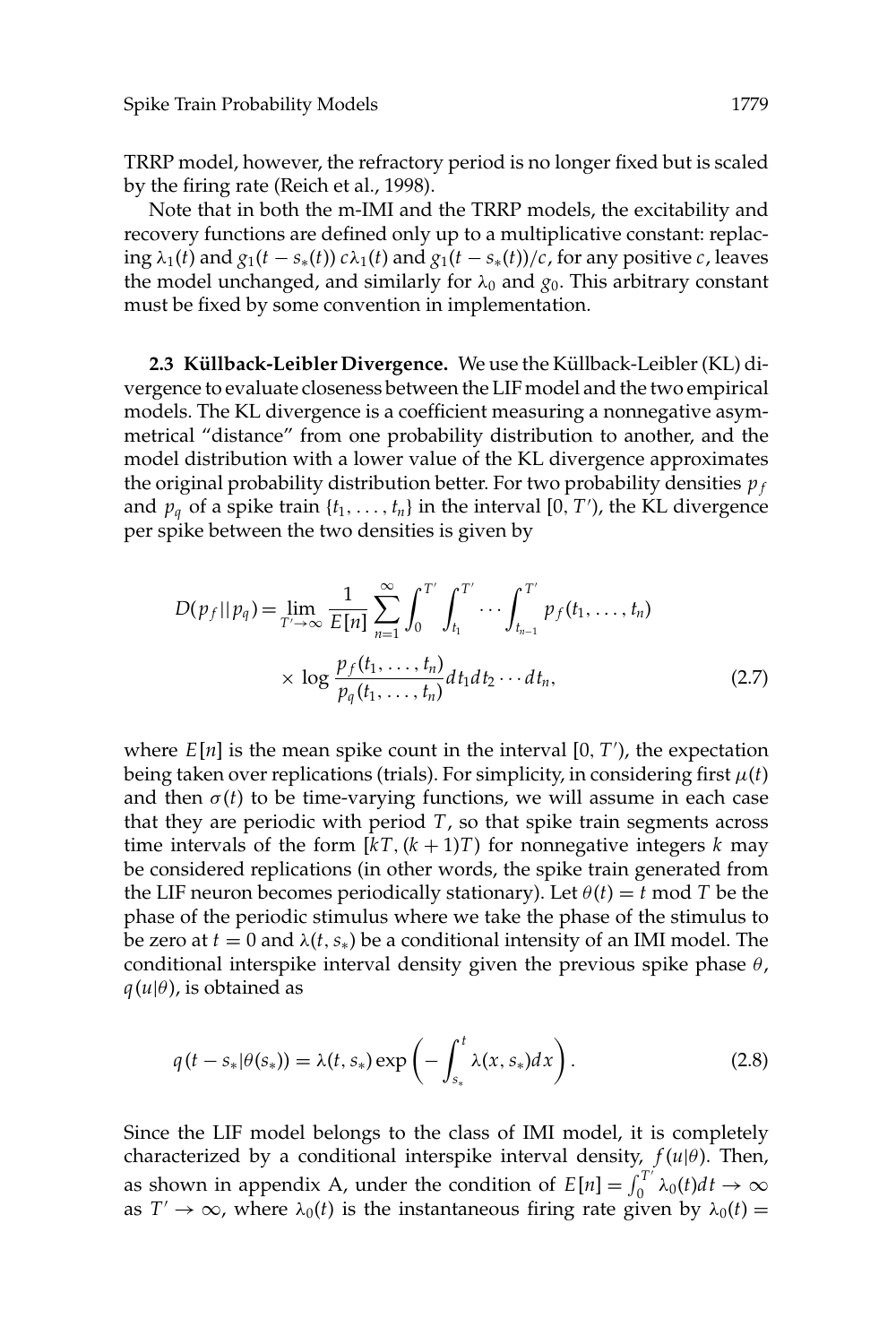$E[\lambda(t, s_*(t))]$ , equation 2.7 is reduced to

$$
D(p_f||p_q) = \int_0^T \left(\int_0^\infty f(u|\theta) \log \frac{f(u|\theta)}{q(u|\theta)} du\right) \chi(\theta) d\theta,\tag{2.9}
$$

where  $\chi(\theta) \equiv p\{\text{spike at } \theta | \text{one spike in } [0, T)\}\$  is a stationary spike phase density. Under the periodic stationary condition, the KL divergence between two probability densities of spike trains of IMI models (see equation 2.7) is reduced to the KL divergence between the conditional interspike interval densities (see equation 2.9). Note that the KL divergence of the conditional interspike interval density is averaged over the spike phase distribution,  $\chi$ (θ), since spikes are distributed by  $\chi$ (θ) over time.

For calculating the KL divergence given by equation 2.9, we need to calculate  $f(u|\theta)$  and  $\chi(\theta)$ , which can be obtained as follows. Since the membrane potential of the LIF model is a Markov diffusion process,  $f(u|\theta)$ satisfies the renewal equation (van Kampen, 1992),

$$
p(x, t|x_0, 0; \theta) = \int_0^t f(t'|\theta) p(x, t|x_{th}, t'; \theta) dt', \quad x \ge x_{th},
$$
 (2.10)

where  $p(x, t|x_1, t_1; \theta)$  is the conditional probability density that the voltage is *x* at time *t* if it is  $x_1$  at time  $t_1 < t$ . This conditional probability density can be obtained by solving the stochastic differential equation 2.2 as

$$
p(x, t|x_1, t_1; \theta) = \frac{1}{\sqrt{2\pi \eta(t)}} \exp\left[-\frac{(x - \gamma(t))^2}{2\eta(t)}\right],
$$
 (2.11)

where

$$
\gamma(t) = x_1 e^{t_1 - t} + \int_{t_1}^t e^{t' - t} \mu(t' + \theta) dt',
$$
\n(2.12)

and

$$
\eta(t) = \int_{t_1}^t e^{2(t'-t)} \sigma^2(t'+\theta) dt',
$$
\n(2.13)

(see van Kampen, 1992). Inserting equations 2.11 to 2.13 into equation 2.10, we can solve equation 2.10 numerically to obtain  $f(u|\theta)$ . (See Burkitt & Clark, 2001, for numerical solution of the integral equation.)

The stationary spike phase distribution  $\chi(\theta)$  can be obtained as follows. The phase transition density, which is the probability density that a spike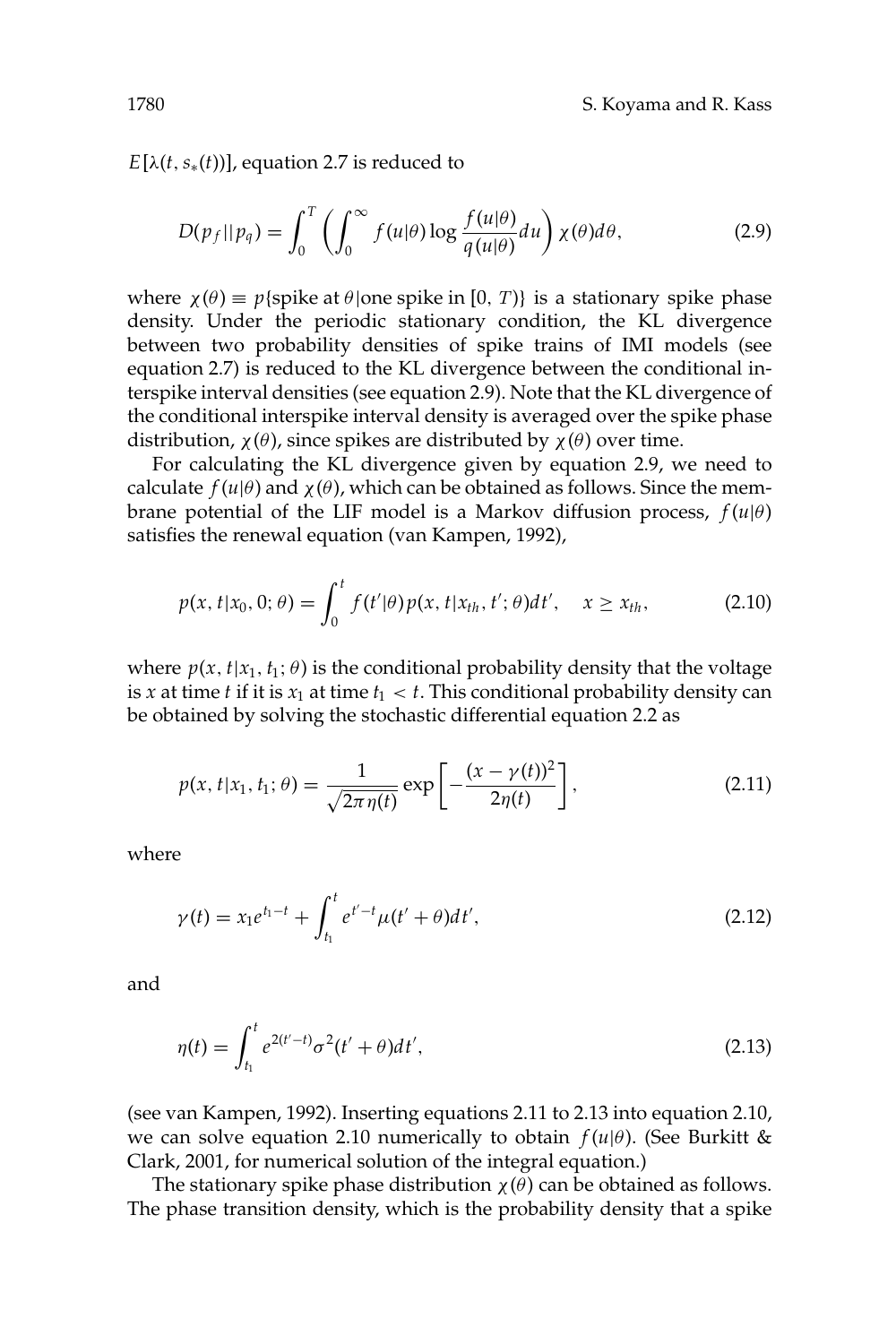occurs at phase  $\theta'$  given the previous spike at phase  $\theta$ , is given by

$$
g(\theta'|\theta) = \int_0^\infty f(u|\theta)\delta([u+\theta]_{\text{mod}T} - \theta')du.
$$
 (2.14)

Following the standard theory of Markov processes (see van Kampen, 1992), the stationary spike phase distribution  $\chi(\theta)$  is obtained as a solution of

$$
\chi(\theta') = \int_0^T g(\theta'|\theta) \chi(\theta) d\theta.
$$
\n(2.15)

The stationary phase distribution  $\chi(\theta)$  is the eigenfunction of  $g(\theta'|\theta)$  corresponding to the unique eigenvalue 1. In practice, the spike phase distribution  $χ(θ)$  can be calculated by discretizing the phase and calculating the eigenvector corresponding to eigenvalue 1 of the transition probability matrix using standard eigenvector routines (Plesser & Geisel, 1999).

**2.4 Fitting the IMI Model.** We fit the m-IMI and TRRP models to spike trains derived from the LIF model via maximum likelihood.

*2.4.1 Fitting the m-IMI Model.* We follow Kass and Ventura (2001) to fit the m-IMI model to data. For fitting m-IMI model in equation 2.4, we use the additive form:

$$
\log \lambda(t, s_*(t)) = \log \lambda_1(t) + \log g_1(t - s_*(t)).
$$
\n(2.16)

We first represent a spike train as a binary sequence of 0s and 1s by discretizing time into small intervals of length  $\Delta$ , letting 1 indicate that a spike occurred within the corresponding time interval. We represent  $\log \lambda_1(t)$  and  $\log g_1(t - s_*(t))$  with cubic splines. Given suitable knots for both terms, cubic splines may be described by linear combinations of B-spline basis functions (de Boor, 2001),

$$
\log \lambda_1(i\,\Delta) = \sum_{k=1}^{M} \alpha_k A_k(i\,\Delta),\tag{2.17}
$$

$$
\log g_1(i\Delta - s_*(i\Delta)) = \sum_{k=1}^{L} \beta_k B_k(i\Delta - s_*(i\Delta)),
$$
\n(2.18)

where *M* and *L* are the numbers of basis functions that are determined by the order of splines and the number of knots. Note that the shapes of B-spline basis functions  $\{A_k\}$  and  $\{B_k\}$  also depend on the location of knots. Fitting of the model is accomplished easily via maximum likelihood: for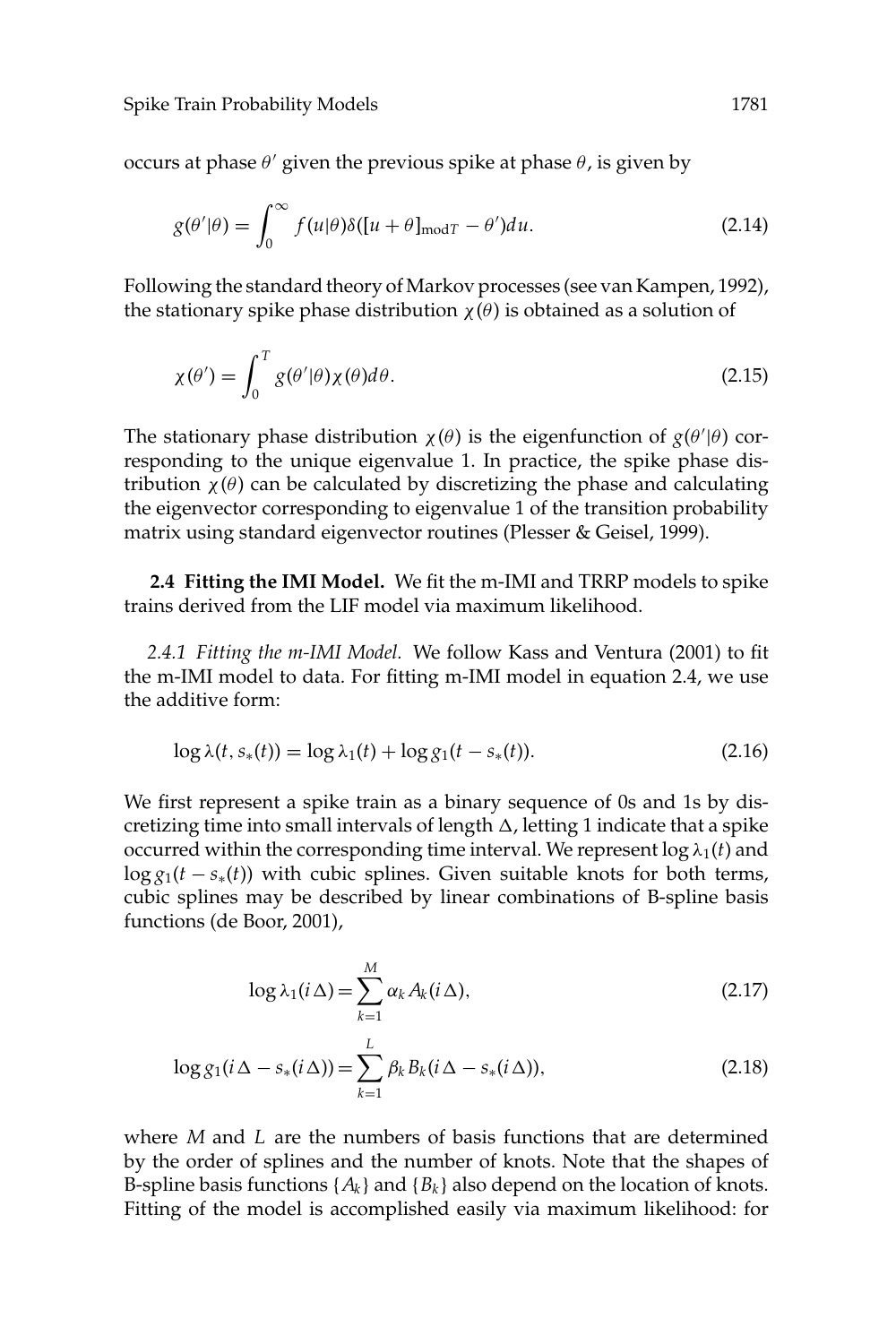fixed knots, the model is binary generalized linear model (McCullagh & Nelder, 1989) with

$$
\log \lambda(i\,\Delta,s_*(i\,\Delta)) = \sum_{k=1}^M \alpha_k A_k(i\,\Delta) + \sum_{k=1}^L \beta_k B_k(i\,\Delta - s_*(i\,\Delta)),\tag{2.19}
$$

where  $\{A_k(i\Delta)\}\$ and  $\{B_k(i\Delta)\}\$  play the role of explanatory variables. The coefficients of the spline basis elements,  $\{\alpha_k\}$  and  $\{\beta_k\}$ , are determined via maximum likelihood. This can be performed by using a standard software such as R and Matlab Statistics Toolbox.

In the following simulations we chose the knots by preliminary examination of data. We conducted the fitting procedure for several candidates of knots and then chose the one that minimizes the KL divergence between the estimate and the LIF model.

2.4.2 Fitting the TRRP Model. We begin by noting that  $\lambda_0(t)$  is a constant multiple of the trial-averaged conditional intensity (see appendix B). To fix the arbitrary constant, we normalize so that the constant multiple becomes 1. We may then first estimate  $\lambda_0(t)$  from data pooled across trials (effectively smoothing the PSTH), which we do by representing it with a cubic spline and using a binary regression generalized linear model. Then we apply the time-rescaled transformation given by equation 2.6 to spike train  $\{t_i\}$  to obtain a rescaled spike train,  $\{\Lambda_0(t_i)\}$ . Finally we determine an interspike interval distribution of  $\{\Lambda_0(t_i)\}$  by representing the log density with a cubic spline and again using binary regression.

#### **3 Results**

**3.1 Time-Varying Mean Input.** We first considered the case that the input to the LIF neuron was

$$
I(t) = a \sin \frac{t}{\tau_s} + \xi(t),\tag{3.1}
$$

where *a* and τ*<sup>s</sup>* are amplitude and timescale of the mean of the input, respectively. We took  $(x_{th}, x_0) = (0.5, 0)$  and  $\tau_s = 5/\pi$ . In the following simulation, we used the Euler integration with a time step  $\Delta = 10^{-3}$ . We first simulated the LIF model over the time interval  $10<sup>7</sup> \Delta$  to generate a spike train and fitted the m-IMI and TRRP models to data. For each model we used 4 knots for fitting the excitability function and 3 knots each for fitting the recovery function and the interspike interval distribution. Then we calculated the KL divergence between the LIF model and those fitted probability models as described in section 2.3. We repeated this procedure 10 times to calculate the mean and the standard error of the value of the KL divergence.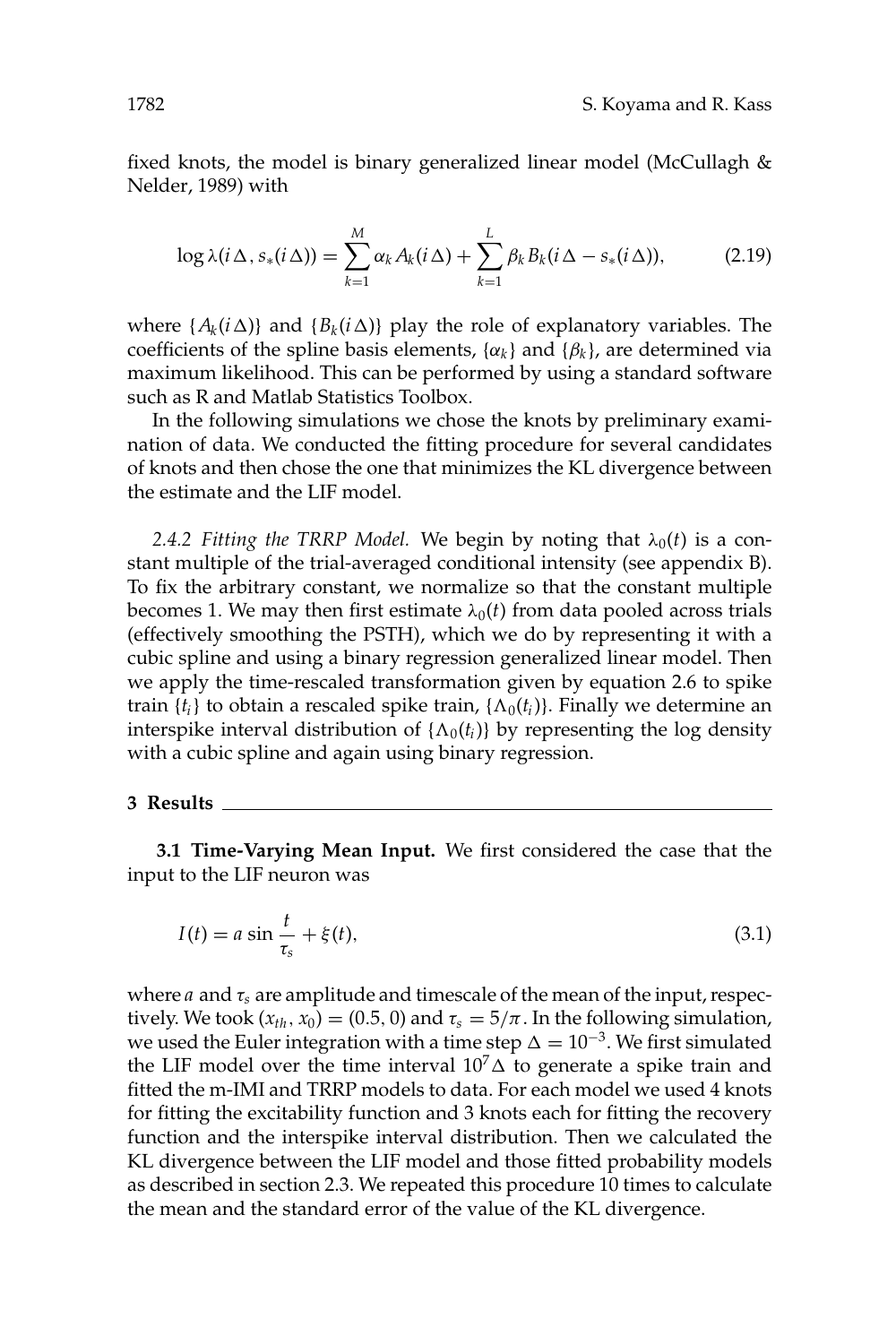

Figure 1: Results for the case that the mean input is varying in time. (a) The KL divergence as a function of the amplitude of the mean input, *a*. The solid line, dotted line, and dashed lines represent the KL divergence of the m-IMI model, the TRRP model, and the inhomogeneous Poisson process, respectively. The mean and the standard error at each point were calculated with 10 repetitions. The KL divergence of the inhomogeneous Poisson process is much larger than that of the m-IMI model and the TRRP model. (b) The instantaneous firing rates of the LIF neuron for various values of *a*. Thin solid lines represent the instantaneous firing rates of the LIF model, and the thick gray lines are raw traces. The amplitude of the instantaneous firing rate is increasing as *a* is increasing. (c) The solid lines represent rescaled interval distributions of the m-IMI model for various values of *a*, which are obtained from the recovery function by equation 3.2. The gray dashed line is the interval distribution of the LIF model for *a* = 0. (d) Same as *c* for the TRRP model. The rescaled interval distributions in both *c* and *d* are departing from the interval distribution of the LIF model as *a* is increasing, but the LIF model shows less variation for the m-IMI model than for the TRRP model.

Figure 1a depicts the KL divergences as a function of the amplitude of the mean of the input. We also show in this figure the KL divergence between the LIF model and the inhomogeneous Poisson process for comparison. As shown in this figure, the KL divergence of the m-IMI model is the smallest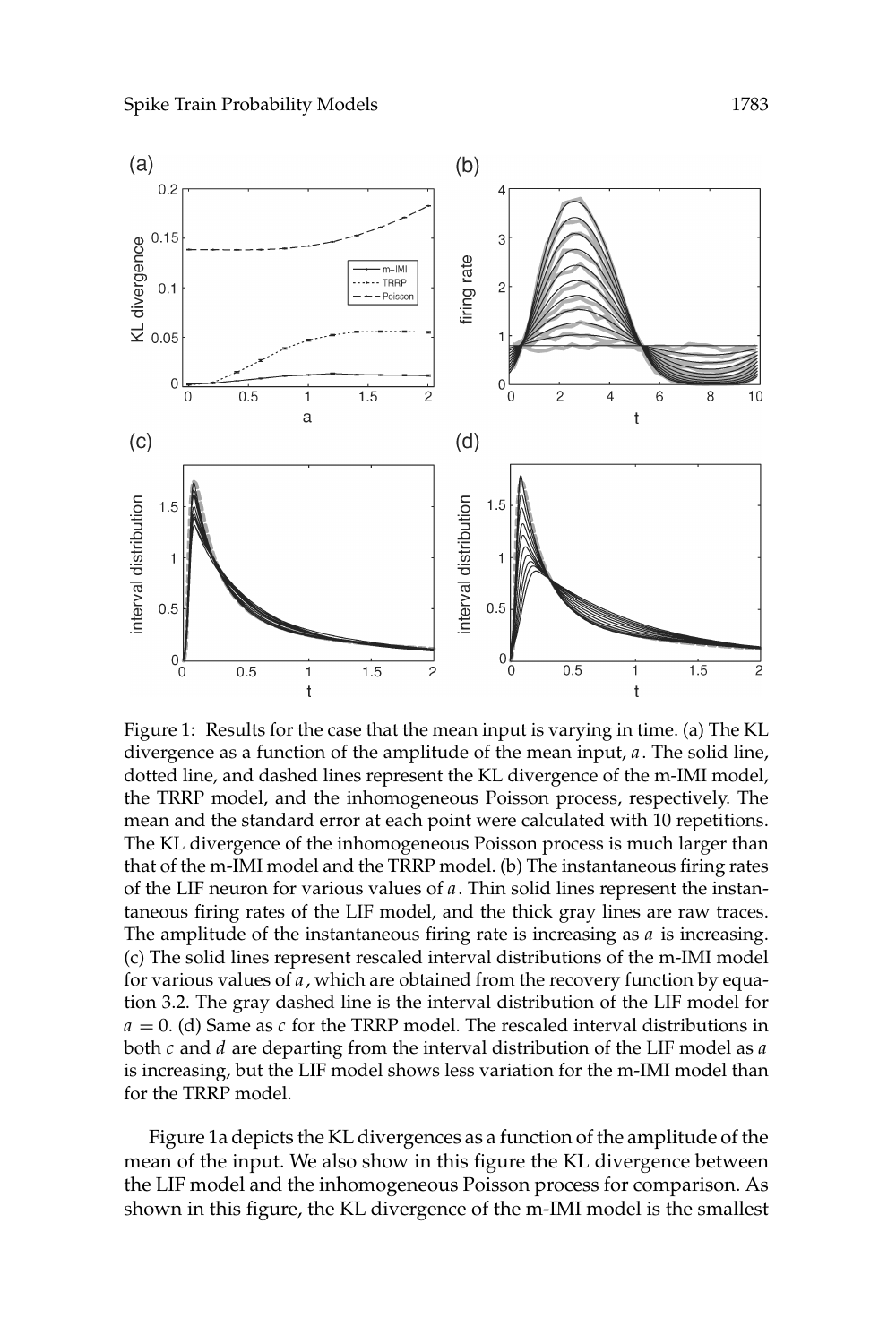among three models. When the amplitude of the mean input is increased, the KL divergences of these models get increased. It is remarkable that even when the firing rate is highly modulated, as seen in Figure 1b, the KL divergence of the m-IMI model remains small.

Figures 1c and 1d display rescaled interval distributions, which are calculated from recovery functions of the m-IMI and the TRRP models, respectively, as

$$
p(t) = \hat{g}(t) \exp\left(-\int_0^t \hat{g}(u) du\right),\tag{3.2}
$$

where  $\hat{g}(t)$  denotes the fitted recovery function. Note that this is not the actual interval distribution of spike trains, but the one that is extracted from a spike train after removing the effects of the stimulus. (Here we show  $p(t)$  but  $\hat{g}(t)$  since the shape of  $p(t)$  is more stable in the tail of the distribution: the tail of  $p(t)$  converges to zero as  $t \to \infty$ , while the estimation of the tail of  $\hat{g}(t)$  is rather variable because there are few spikes at large *t* in data.) The gray dashed line in Figures 1c and 1d represents the interspike interval distribution of the LIF model with  $a = 0$ . The interval distribution plot shows less variation for the m-IMI model than for the TRRP model as the amplitude of the stimuli is increased, especially in the range of the short timescale of the refractory period. This indicates that the dynamics of LIF model in the range of the short timescale is not affected by the stimuli, and the recovery function of the m-IMI model can capture the stimulusindependent spiking characteristics of the LIF model.

Figure 2 displays the results for various values of  $\tau_s$  and fixed value of  $a$ . Parameter values of the LIF model were taken as  $(x_{th}, x_0) = (0.5, 0)$  and  $a =$ 1. The results are qualitatively the same as in Figure 1: the m-IMI model fits better than the TRRP model, and the interval distibution of the m-IMI model shows less variation than that of the TRRP model. These results depicted in Figures 1 and 2 suggest that for various amplitudes and timescales of a stimulus, the fitted m-IMI model is closer than the TRRP model to the true LIF model when a stimulus is applied to mean of the LIF model.

**3.2 Statistical Interpretation of the KL Divergence.** The scale of KL divergence is, by itself, somewhat difficult to interpret. However, in general terms, the value of the KL divergence is related to the probability that a test will reject a false null hypothesis: as the KL divergence increases, the probability of rejecting the hypothesis increases. We used the Kolmogorov-Smirnov (K-S) test to provide a statistical interpretation of the KL divergence, and we obtained corresponding K-S plots (Brown, Barbieri, Ventura, & Kass, 2002) to provide visual display of fit in particular cases.

The K-S plot begins with rescaled interspike intervals,

$$
y_i = \Lambda(t_i) - \Lambda(t_{i-1}),\tag{3.3}
$$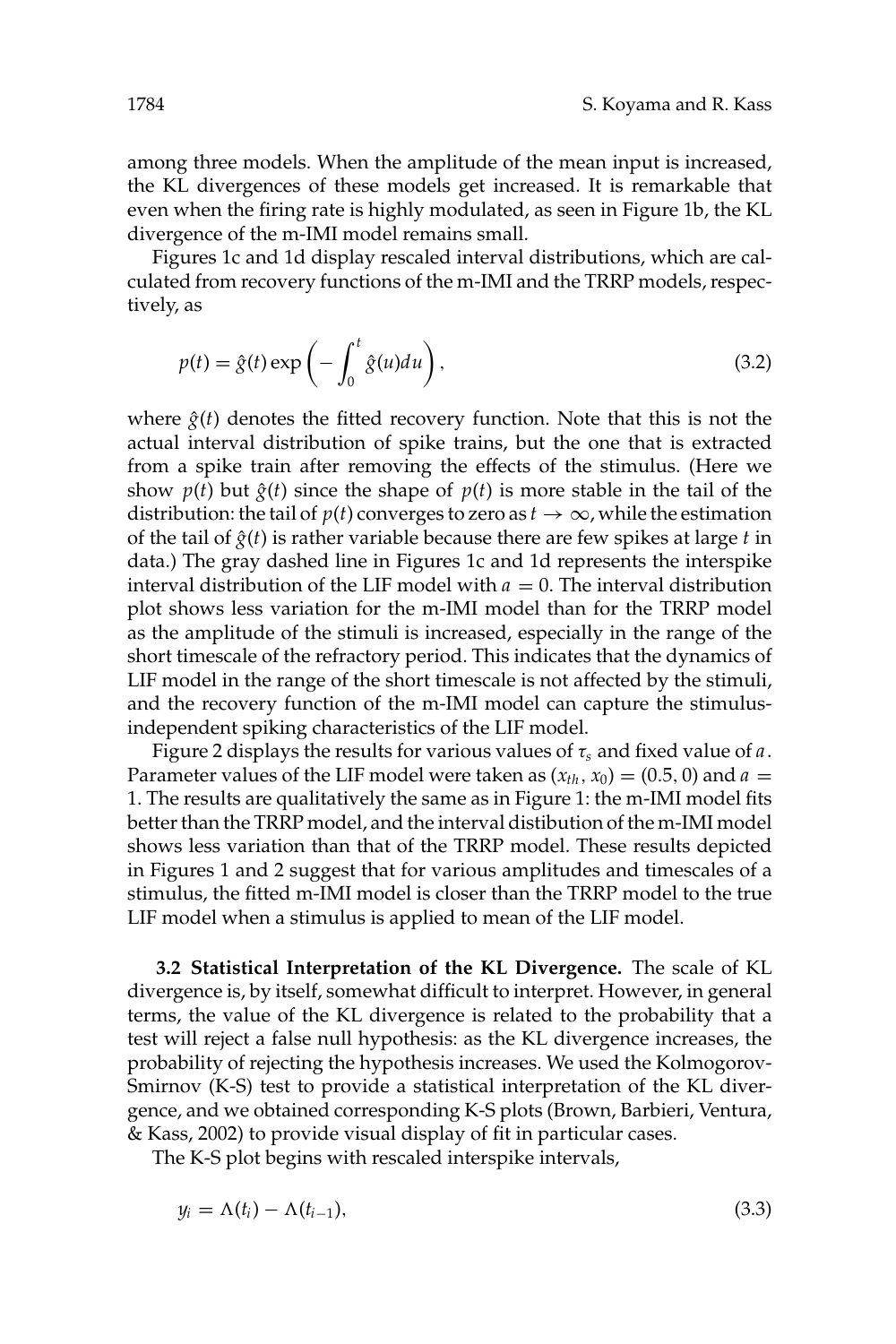

Figure 2: Results for various values of the time constant of the time-varying mean input, τ*s*. (a–d) The same as Figure 1.

where  $\Lambda(t)$  is the time-rescaling transformation obtained from the estimated conditional intensity,

$$
\Lambda(t) = \int_0^t \hat{\lambda}(u, s_*(u)) du.
$$
\n(3.4)

If the conditional intensity were correct, then according to the time-rescaling theorem, the *yi* s would be independent exponential random variables with mean 1. Using the further transformation,

$$
z_i = 1 - \exp(-y_i),\tag{3.5}
$$

*zi* s would then be independent uniform random variables on the interval (0, 1). In the K-S plot, we order the *zi* s from smallest to largest and, denoting the ordered values as *z*<sub>(*i*</sub>), plot the values of the cumulative distribution function of the uniform density, that is,  $b_i = \frac{i - \frac{1}{2}}{n}$  for  $i = 1, ..., n$ , against the  $z_{(i)}$ s. If the model were correct, then the points would lie close to a 45 degree line. For moderate to large sample sizes the 95% probability bands are well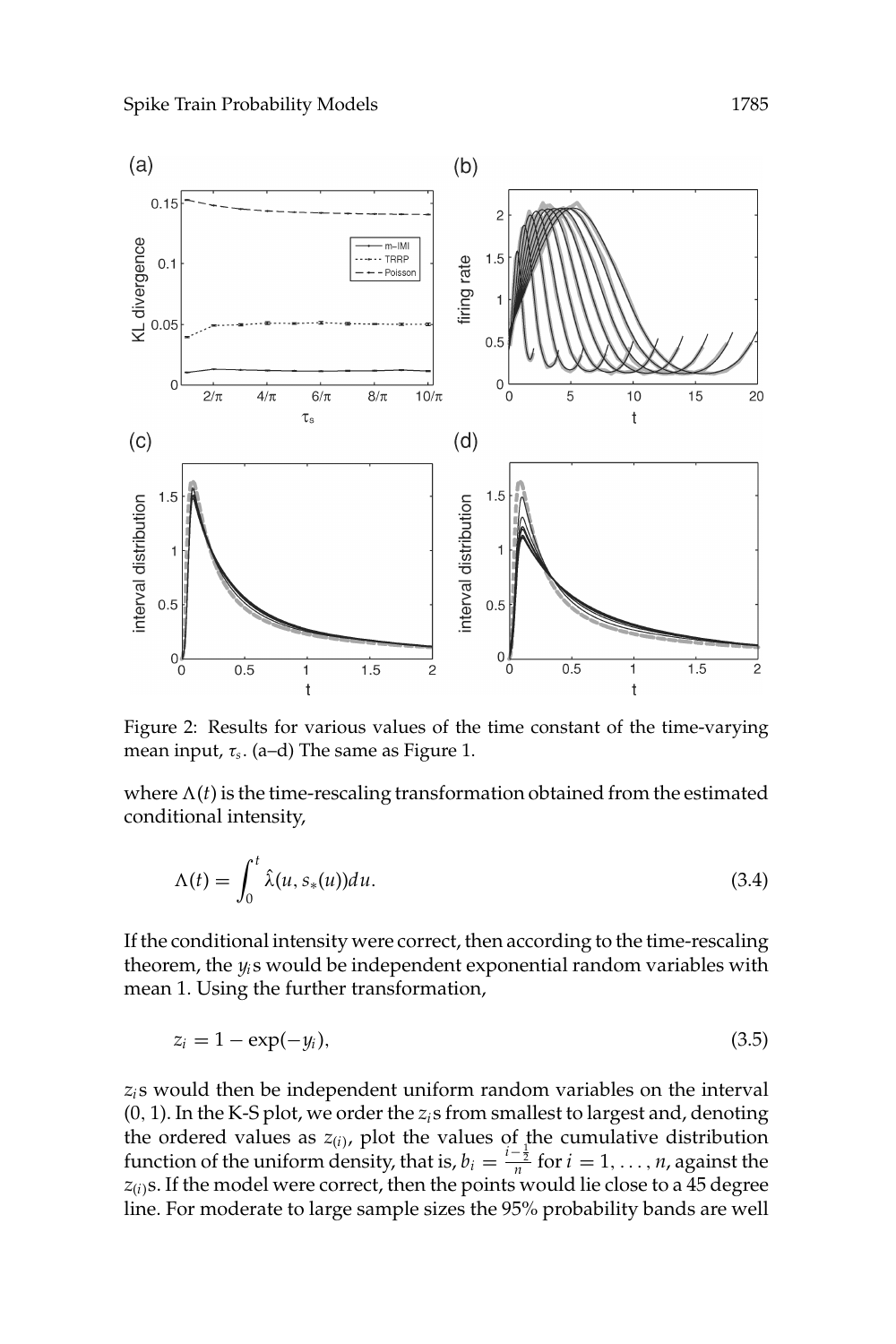

Figure 3: The probability of rejecting probability models as a function of the number of ISIs. The solid line, dotted line, and dashed lines represent the m-IMI model, the TRRP model, and the inhomogeneous Poisson process, respectively. The mean and the standard error at each point were calculated with 10 repetitions. With relatively small sample sizes, it can be easy to reject the hypothesis of Poisson firing but very hard to distinguish m-IMI models from TRRP models.

approximated as  $b_i \pm 1.36/n^{1/2}$  (Johnson & Kotz, 1970). The K-S test rejects the null-hypothetical model if any of the plotted points lie outside these bands.

Using this procedure, we first generated spike trains from the LIF model with parameter values  $(x_{th}, x_0) = (0.5, 1)$  and  $(a, \tau_s) = (1.4, 5/\pi)$  (the same as in Figure 1) and fitted the empirical models to the data. The integral in the time-rescaling transformation (see equation 3.4) was computed with discrete time step,  $\Delta = 10^{-3}$ . We also confirmed that the results did not change with the temporal precision  $\Delta = 10^{-4}$ . In order to calculate the rate at which the empirical models are rejected by the K-S test, we generated 100 sets of repeated spike train trials, with varying numbers of trials—and thus varying total numbers of spikes (ISIs).

Figure 3 displays the rate of rejecting the models as a function of the number of spikes. The probability of rejecting the inhomogeneous Poisson process rises very fast, while it takes much larger data sets to reject the m-IMI model and the TRRP. Figures 4a and 4b depict examples of K-S plots. With only 200 ISIs (see Figure 4a), there is clear lack of fit of the Poisson model. With 7000 ISIs (see Figure 4b), lack of fit of the TRRP becomes apparent, though the m-IMI model continues to fit the mean-modulated LIF data. From Figure 3, in this example, roughly  $10<sup>4</sup>$  ISIs are necessary to reject the TRRP with probability 0.8.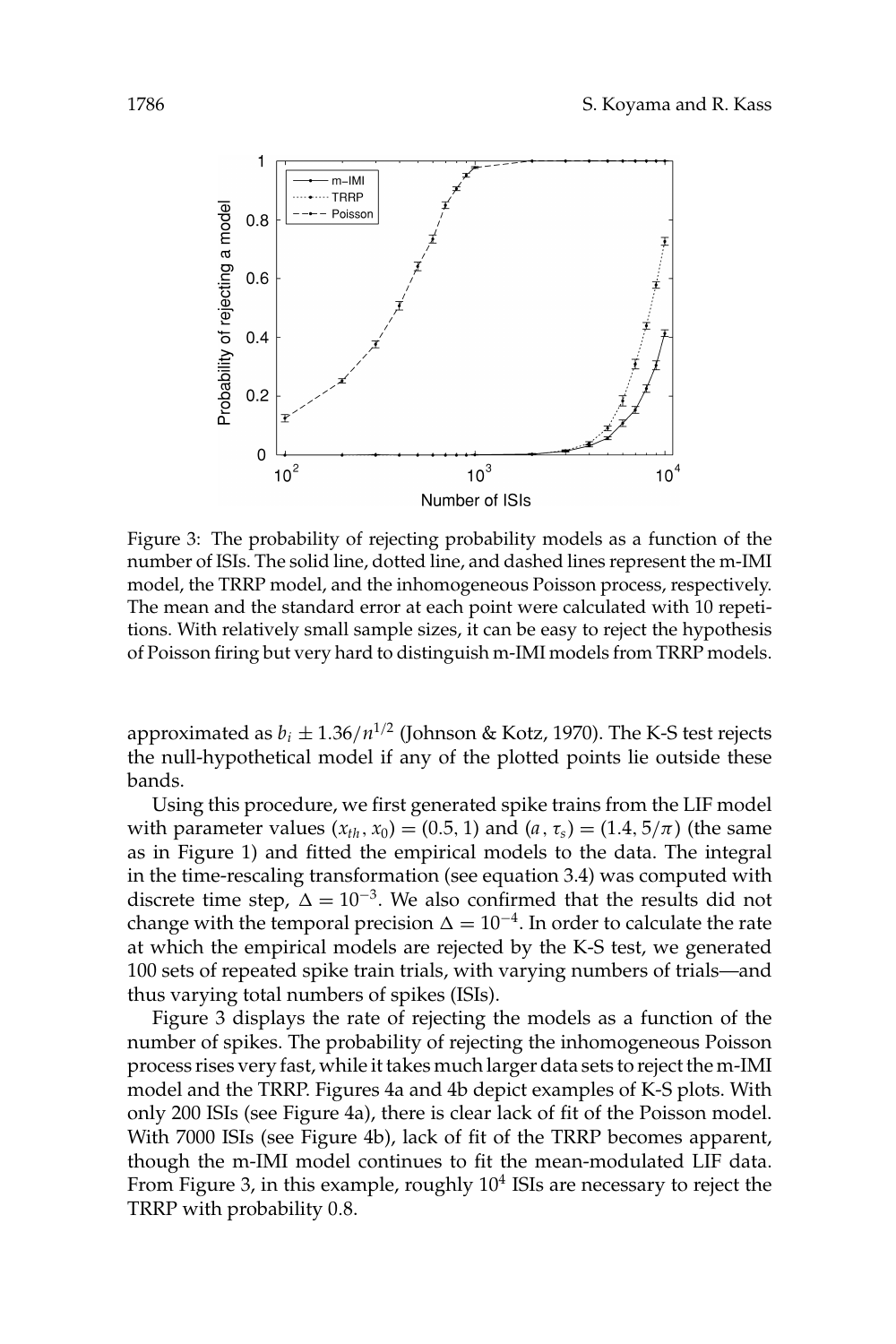

Figure 4: (a) The Kolmogorov-Smirnov plot using 200 ISIs showing the Poisson model does not fit but the two other models do. (b) Same as *a* using 7000 ISIs showing that the m-IMI model fits, but the two other models do not.

**3.3 Time-Varying Input Variance.** Next we considered the input whose variance varies across time,

$$
I(t) = \sigma(t)\xi(t),\tag{3.6}
$$

where

$$
\sigma^2(t) = 1 + a \sin \frac{t}{\tau_s}.\tag{3.7}
$$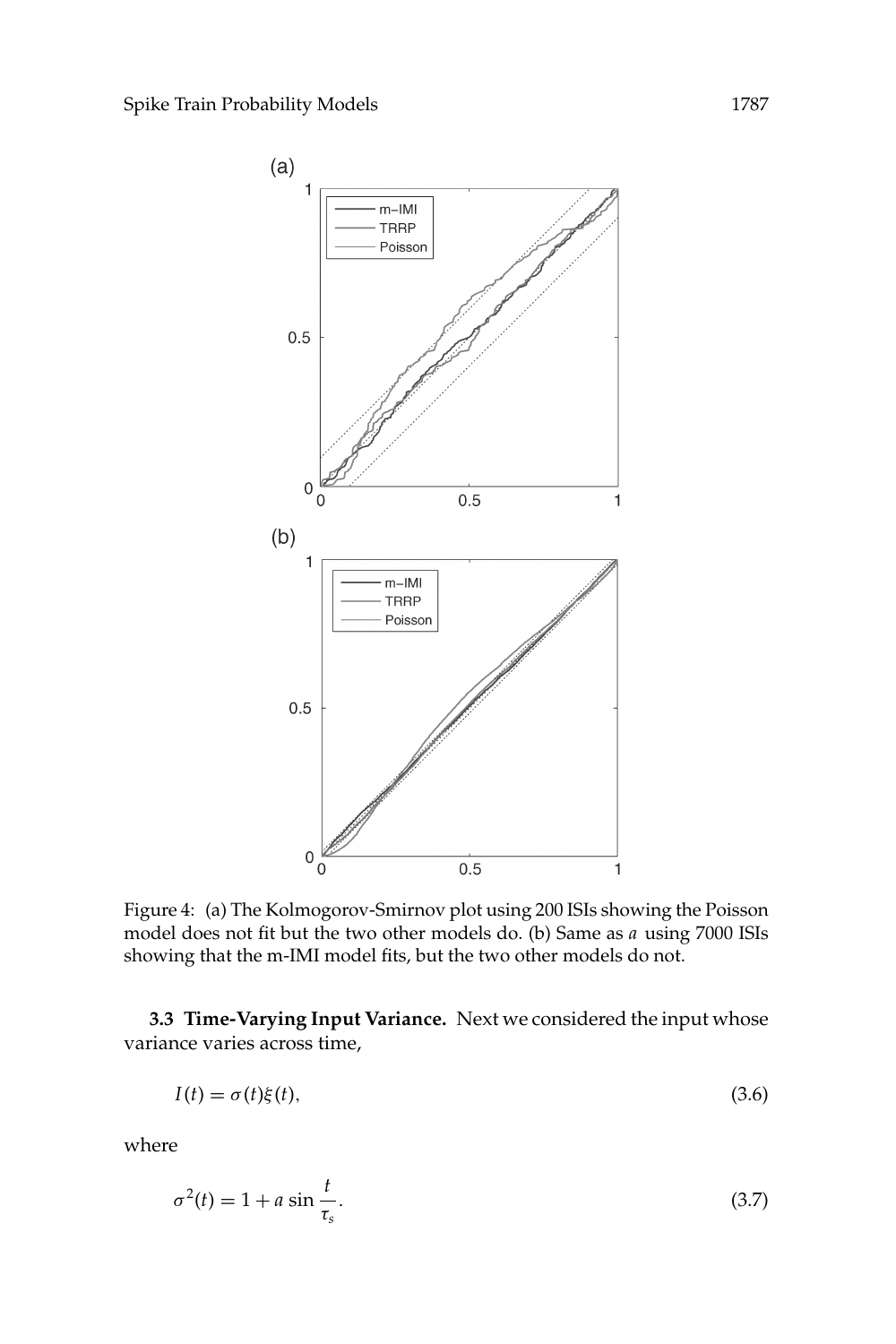

Figure 5: Results for the case that the input variance is varying in time. (a–d) The same as Figure 1. Only the raw trace of the firing rate for  $a = 0.9$  is shown in *b*. In this case, the KL divergence of the TRRP model is the smallest among the three models, and the interval distribution for the TRRP model shows less variation than for the m-IMI model.

This form could be interpreted as a signal in the variance of the input, of which Silberberg, Bethge, Markram, Pawelzik, and Tsodyks (2004) considered the possibility in the cortex. We set the parameter values of the LIF neuron to  $(x_{th}, x_0) = (0, -4)$  and  $\tau_s = 10/\pi$ . We simulated the LIF model over the time interval  $10<sup>7</sup> \Delta$  to generate a spike sequence, fit the three probability models to data, and calculate the KL divergence.

The result of the KL divergence is displayed in Figure 5a. In contrast to the case of time-varying mean input, the TRRP model best fits the LIF neuron for this case. The value of the KL divergence of the TRRP model remains small even when the firing rate varies largely (see Figure 5b).

Figures 5c and 5d depict the rescaled interval distributions of the m-IMI model and the TRRP model, respectively. The interval distributions of the TRRP model are almost identical even when the amplitude of the variance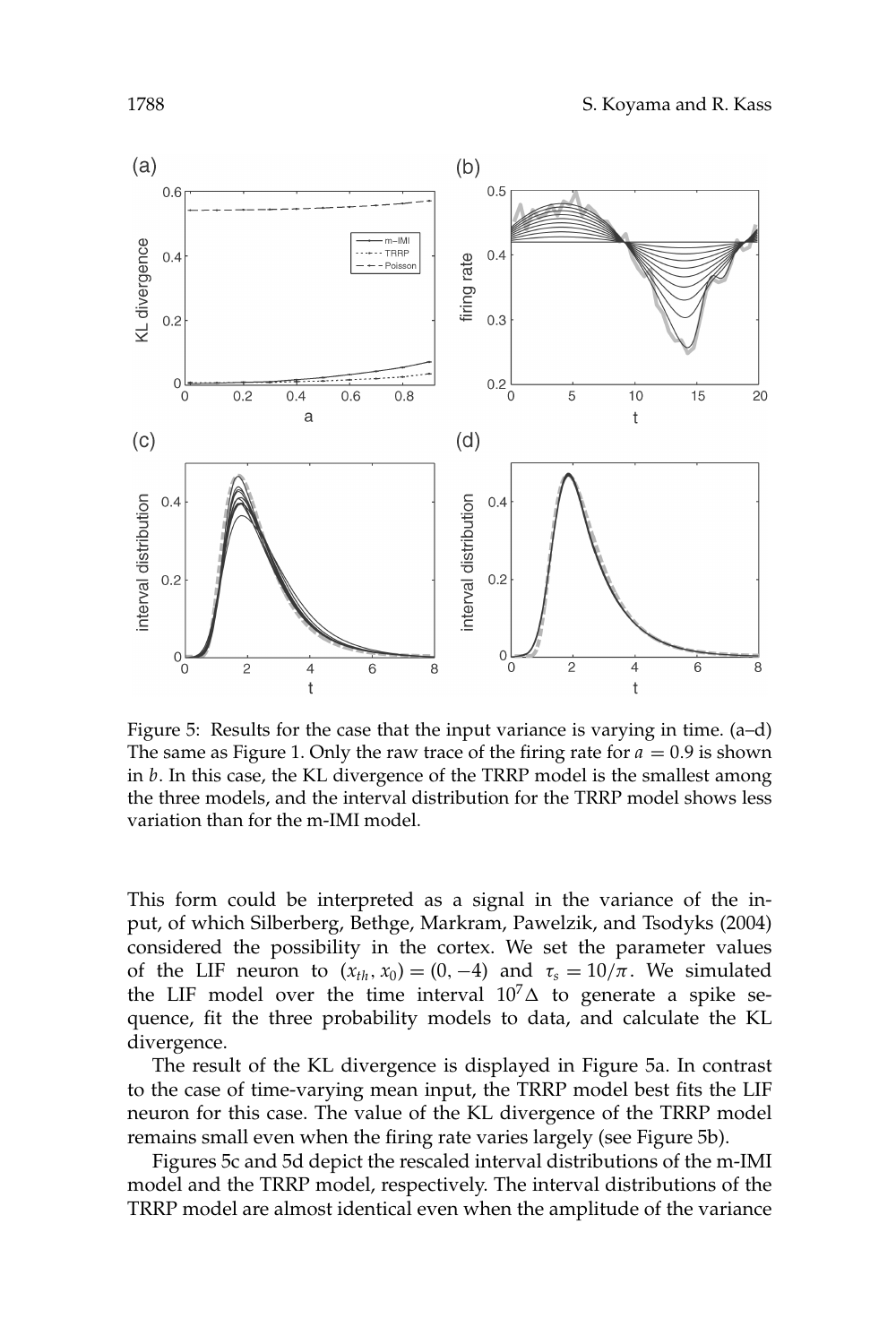

Figure 6: Results for the various values of the time constant of the time-varying variance of the input, τ*s*. (a–d) The same as Figure 5. Only the raw trace of the firing rate for  $\tau_s = 4/\pi$  is shown in *b*.

modulation is changed, whereas interval distributions of the m-IMI model show variation.

Figure 6 displays the results for various values of  $\tau_s$  and fixed value of a. The parameter values of the LIF model in this figure are  $(x<sub>th</sub>, x<sub>0</sub>) = (0, -4)$ and  $a = 0.8$ . It is confirmed from this figure that the results are qualitatively the same as Figure 5. That is, the time-rescaled renewal process shows the best agreement with the LIF neuron, and the best fitted interval distribution of the TRRP model is invariant for different values of τ*s*.

**3.4 Another Example.** So far we have examined the ability of the statistical models to accommodate data from the LIF model driven by sinusoidal stimuli. We performed another simulation to confirm that the results are robust against different stimuli. In this example, we took *f* (*t*) to be a stimulus with the form represented in Figure 7a. Two cases were considered: the mean of the input to the LIF neuron varies across time,  $I(t) = f(t) + \xi(t)$ , and the variance of the input varies across time,  $I(t) = f(t)\xi(t)$ . The parameter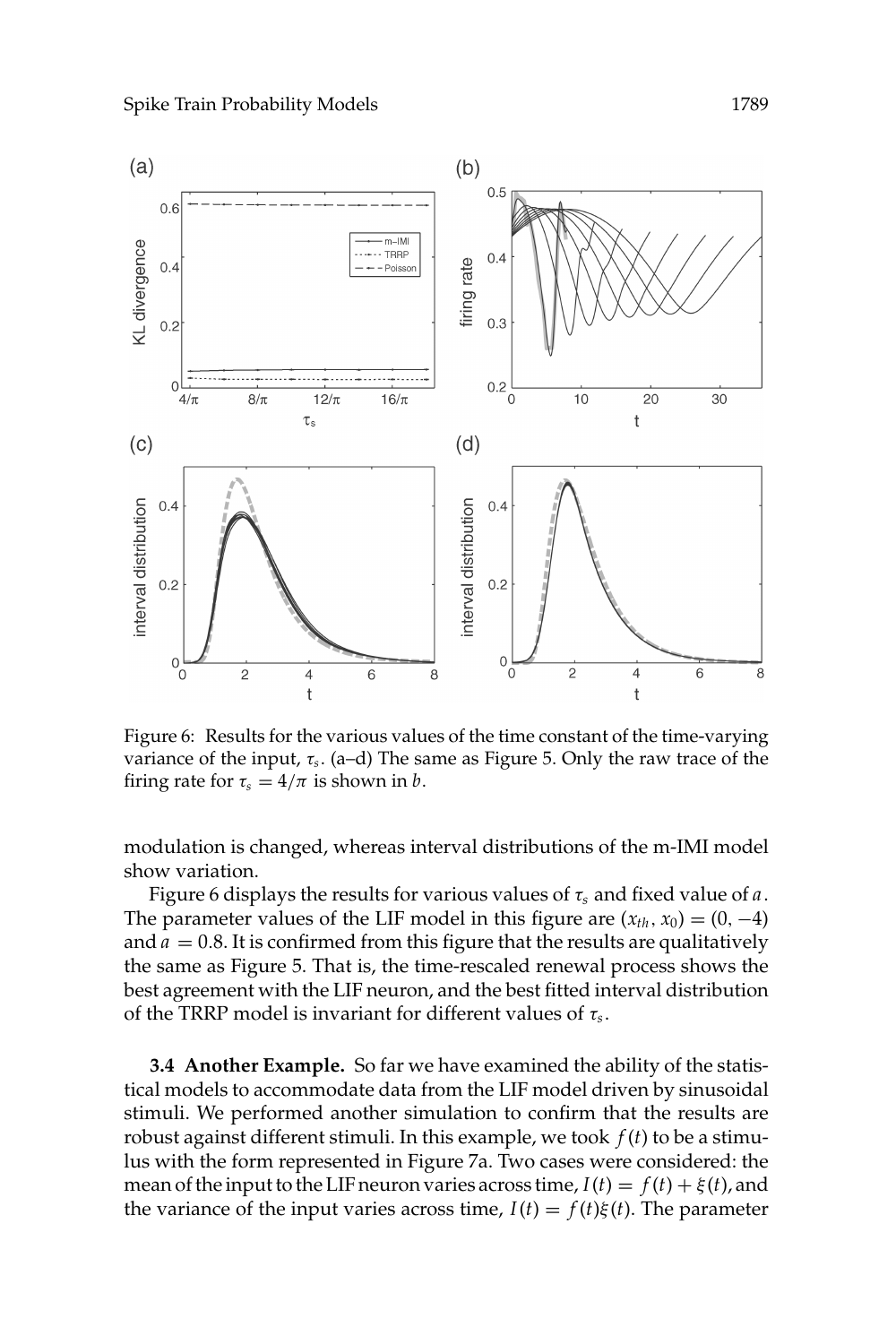

Figure 7: (a) The shape of the stimulus, *f* (*t*). (b) Kolmogorov-Smirnov plot using 6000 ISIs showing that the m-IMI model fits, but the two other models do not for the mean-modulated stimulus. (c) Same as *b* using 1000 ISIs showing that the TRRP model fits but the two other models do not for the variance-modulated stimulus.

values of the LIF neuron were taken to be  $(x<sub>th</sub>, x<sub>0</sub>) = (0.5, 0)$ . We simulated the LIF model to generate sequences of spikes; fitted the m-IMI, TRRP, and the Poisson model to data; and conducted the KS test. Figures 7b and 7c depict examples of K-S plots. For the mean-modulated case (see Figure 7a), the lack of fit of the TRRP model becomes apparent, though the m-IMI model continues to fit the LIF model with 6000 ISIs. For the case of the variance-modulated version (see Figure 7b), however, the m-IMI model shows lack of fit with 1000 ISIs, while the TRRP model continues to fit the LIF model.

## **4 Discussion**

Our results examined the extent to which regularity and variability in spike trains generated by a stimulus-driven LIF neuron could be captured by two empirical models, the m-IMI model and the TRRP. Although the LIF model involves a gross simplification of neuronal biophysics, it remains widely applied in theoretical studies. This is one reason we investigated the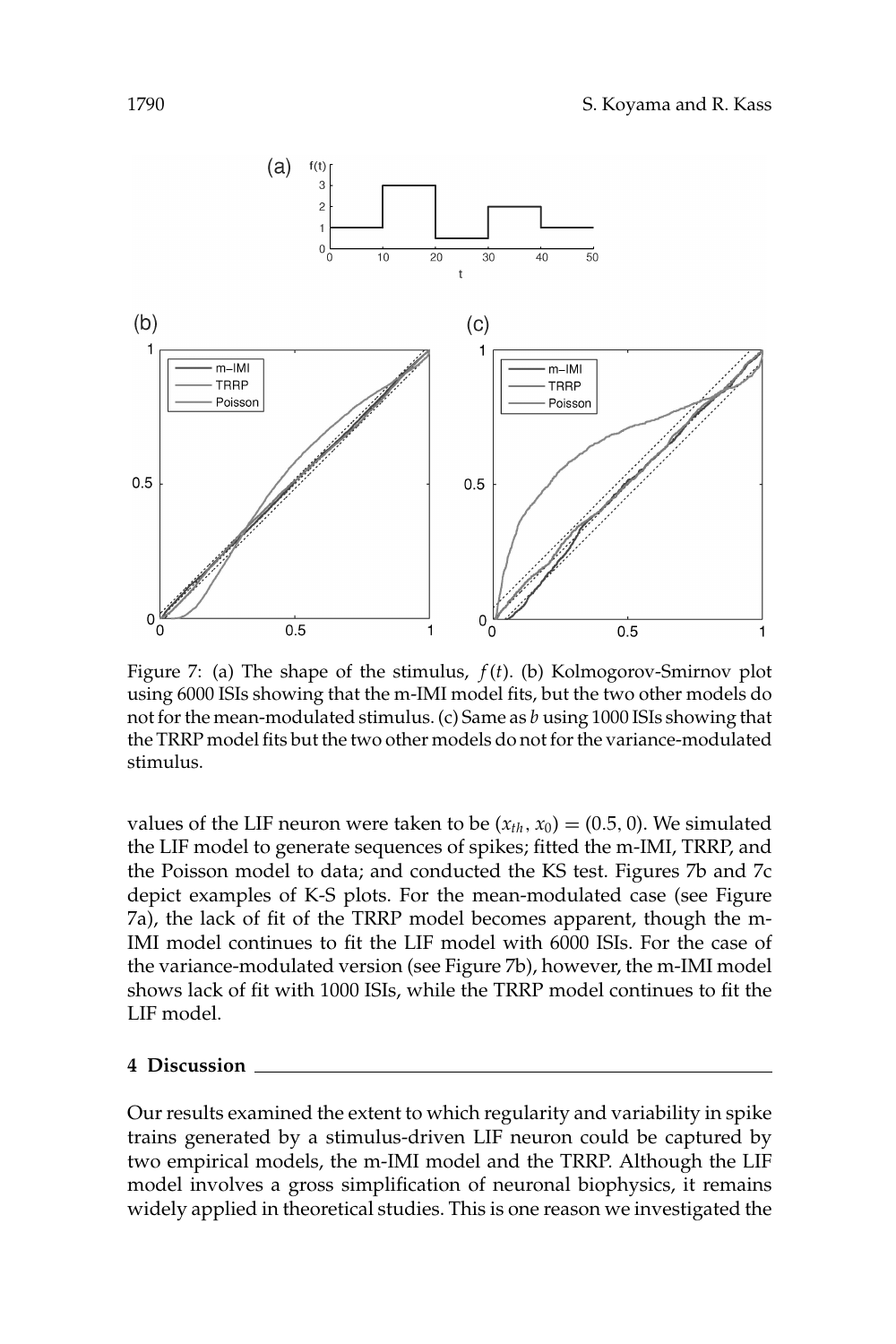performance of statistical models for stimulus-driven LIF spike trains. Our more fundamental motivation, however, was that LIF spike trains serve as a vehicle for quantifying the similarity and differences between the m-IMI and TRRP specifications of history effects. For a constant stimulus, the LIF model becomes stationary, generating a renewal process of spike trains, and the m-IMI and TRRP models become identical. The qualitative distinction between the m-IMI and TRRP models in the nonstationary case may be understood by considering the way the refractory period is treated: if, during an interval of stationarity, for which the neuron has a constant firing rate, there is a refractory period of length  $\delta$ , then when the firing rate changes, the TRPP model will vary the refractory period away from  $\delta$  while the m-IMI model will leave it fixed. More complicated effects, described under stationarity by a renewal process, will, similarly, according to the two empirical models, either vary in time with the firing rate or remain time invariant. Thus, it is perhaps not surprising that when a stimulus was applied to the mean of the LIF model, the fitted m-IMI model was closer than the TRRP model to the true LIF model that generated the data. The interval distribution plots in Figures 1 and 2 are consistent with this interpretation.

On the other hand, when the variance in the LIF model is temporally modulated, the renewal effects, such as the refractory period, become distorted in time. In this case, we observed that the TRRP model fits better than the m-IMI model, and the interval distribution plot in Figure 5 shows less variation for the TRRP model than for the m-IMI model.

We also computed the power of the K-S test as a function of the number of spikes. We found that with relatively small sample sizes, it can be easy to reject the hypothesis of Poisson firing but very hard to distinguish m-IMI from TRRP models. This is demonstrated in the K-S plot of Figure 3b. For the very large data set used in the K-S plot of Figure 3c, the m-IMI model provided a satisfactory fit, while the TRRP did not. Overall we would conclude, first, that in most practical circumstances, it is unlikely to matter much whether one uses the m-IMI model or the TRRP to produce empirical fits to spike train data, but, second, m-IMI models would be preferred when a mean-modulated LIF conception might be thought to represent reality better than the variance-modulated version, and vice versa.

Statistical models used to characterize such things as a receptive field, or the effect of an oscillatory local field potential, must account for spike history effects. A successful approach has been to include m-IMI or TRRP terms in a log-linear model for the conditional intensity (Brown, Frank, Tang, Quirk, & Wilson, 1998; Okatan, Wilson, & Brown, 2005; Paninski, 2004; Truccolo, Eden, Fellows, Donoghue, & Brown, 2005). As special cases of equation 1.1, the m-IMI and TRRP models studied here may be considered simplified versions of the more realistic models used in the literature. Because we are focusing on history effects, we would anticipate that results for more complicated settings would be similar to those reported here.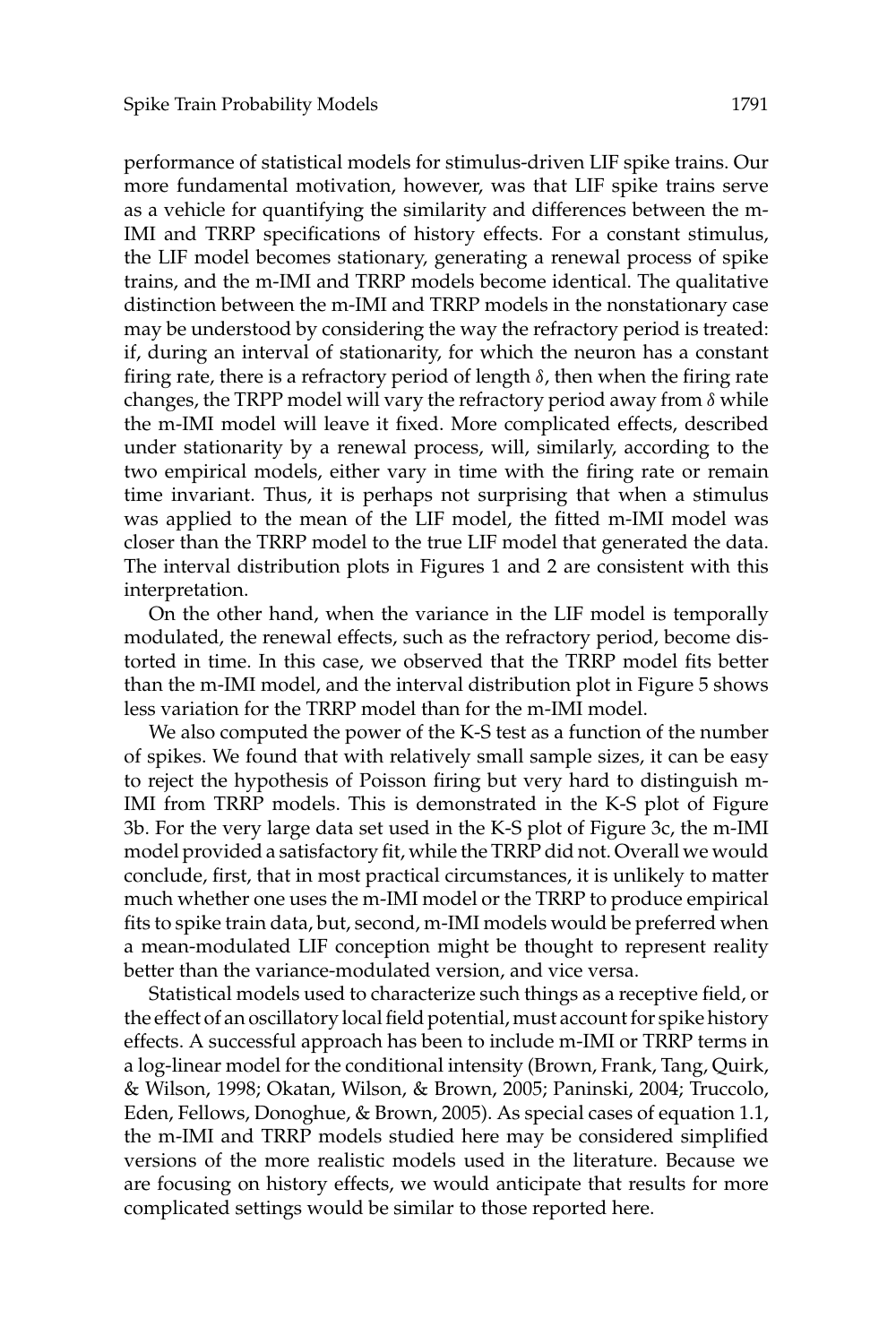## **Appendix A: Derivation of the KL Divergence**

In this appendix we derive equation 2.9 from equation 2.7 under the conditions that  $p_f$  and  $p_g$  are periodically stationary with period *T* and  $E[n] \to \infty$ as *T'*  $\rightarrow \infty$ . Let {*t*<sub>1</sub>, ..., *t*<sub>*n*</sub>} be a sequence of spikes,  $\theta_i = \theta(t_i)$  be the phase of spike time  $t_i$ , and  $u_i = t_i - t_{i-1}$  be the *i*th interspike interval. The probability density of a spike sequence  $\{t_1, \ldots, t_n\}$  in the time interval  $[0, T')$  for  $T' \rightarrow \infty$  whose conditional ISI density is  $f(u|\theta)$  is given by

$$
p_f(t_1, ..., t_n) = Q(n)\chi(\theta(t_1))f(t_2 - t_1|\theta(t_1)) \cdots f(t_n - t_{n-1}|\theta(t_{n-1}))
$$
  
=  $Q(n)\chi(\theta_1)f(u_2|\theta_1) \cdots f(u_n|\theta_{n-1}),$  (A.1)

where  $Q(n)$  is a probability distribution of spike count in the interval [0,  $\infty$ ). Equation A.1 satisfies the normalization condition:

$$
Q(0) + \lim_{T' \to \infty} \sum_{n=1}^{\infty} \int_0^{T'} \int_{t_1}^{T'} \dots \int_{t_{n-1}}^{T'} p_f(t_1, \dots, t_n) dt_1 dt_2 \dots dt_n
$$
  
=  $Q(0) + \sum_{n=1}^{\infty} Q(n) \int_0^{T} \chi(\theta_1) d\theta_1 \int_0^{\infty} f(u_2|\theta_1) du_2 \dots \int_0^{\infty} f(u_n|\theta_{n-1}) du_n$   
=  $\sum_{n=0}^{\infty} Q(n) = 1.$  (A.2)

In equation 2.7, taking the limit of  $T' \rightarrow \infty$ ,

$$
\int_{0}^{T'} \int_{t_1}^{T'} \cdots \int_{t_{n-1}}^{T'} p_f(t_1, \ldots, t_n) \log \frac{p_f(t_1, \ldots, t_n)}{p_q(t_1, \ldots, t_n)} dt_1 dt_2 \cdots dt_n
$$
  
\n
$$
\to Q(n) \int_{0}^{T} \int_{0}^{\infty} \cdots \int_{0}^{\infty} \chi(\theta_1) \left( \prod_{i=2}^{n} f(u_i | \theta_{i-1}) \right)
$$
  
\n
$$
\times \sum_{j=2}^{n} \log \frac{f(u_j | \theta_{j-1})}{q(u_j | \theta_{j-1})} d\theta_1 du_2 \cdots du_n
$$
  
\n
$$
= Q(n) \sum_{i=2}^{n} \int_{0}^{T} \chi(\theta_1) \left( \prod_{j=2}^{i-1} \int_{0}^{\infty} f(u_j | \theta_{j-1}) du_j \right) d\theta_1
$$
  
\n
$$
\times \left( \int_{0}^{\infty} f(u_i | \theta_{i-1}) \log \frac{f(u_i | \theta_{i-1})}{q(u_i | \theta_{i-1})} du_i \right) \left( \prod_{k=i+1}^{n} \int_{0}^{\infty} f(u_k | \theta_{k-1}) du_k \right)
$$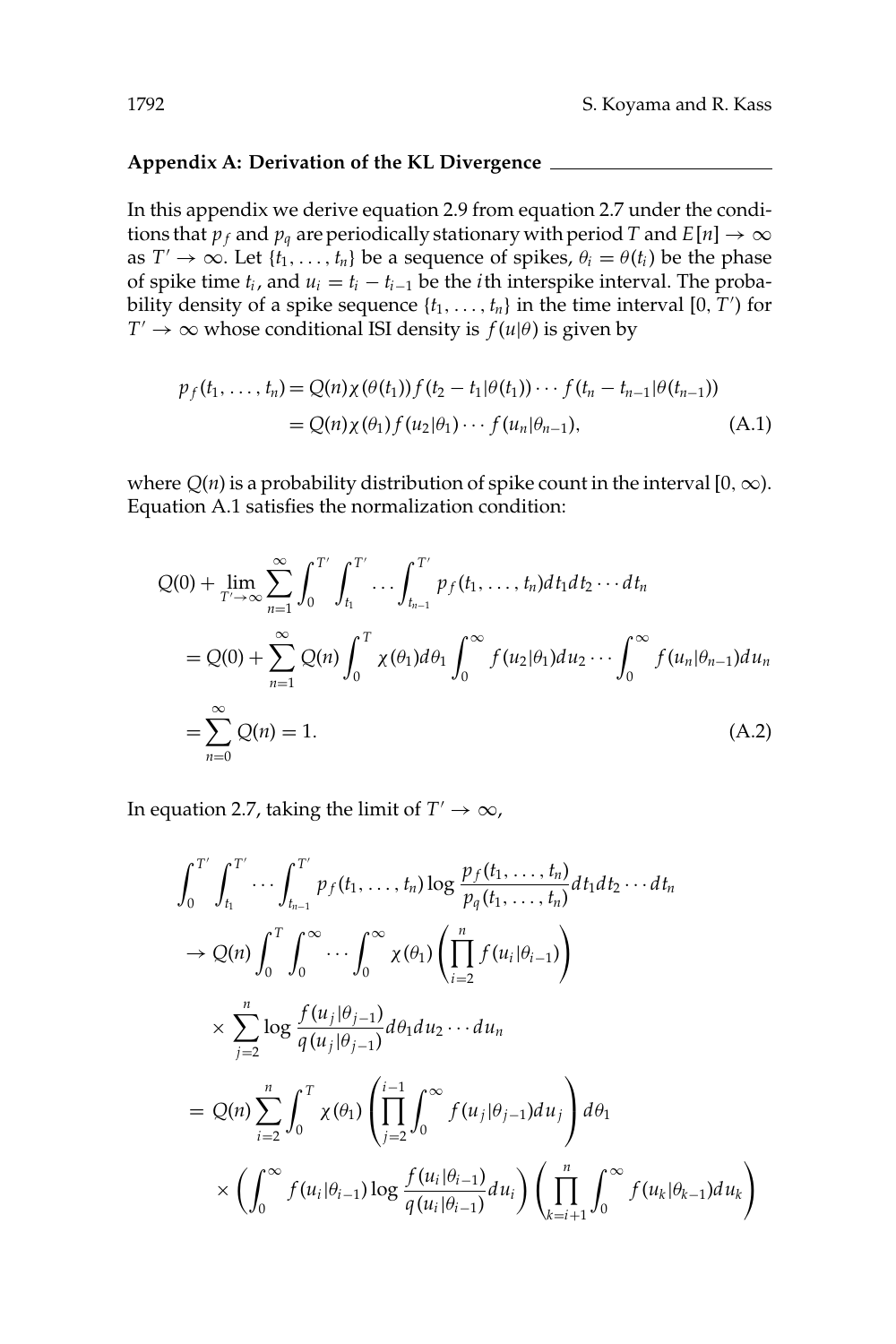Spike Train Probability Models 1793

$$
= Q(n) \sum_{i=2}^{n} \int_0^T \int_0^{\infty} \chi(\theta_{i-1}) f(u_i | \theta_{i-1}) \log \frac{f(u_i | \theta_{i-1})}{q(u_i | \theta_{i-1})} d\theta_{i-1} du_i
$$
  

$$
= Q(n)(n-1) \int_0^T \int_0^{\infty} \chi(\theta) f(u | \theta) \log \frac{f(u | \theta)}{q(u | \theta)} d\theta du,
$$
 (A.3)

where we use

$$
\int_0^T \chi(\theta_1) \left( \prod_{j=2}^{i-1} \int_0^\infty f(u_j|\theta_{j-1}) du_j \right) d\theta_1 = \int_0^T \chi(\theta_{i-1}) d\theta_{i-1}.
$$
 (A.4)

Substituting equation A.3 into equation 2.7 leads to

$$
D(p_f || p_q) = \lim_{T' \to \infty} \frac{1}{E[n]} \sum_{n=1}^{\infty} Q(n)(n-1) \int_0^T \int_0^{\infty} \chi(\theta) f(u|\theta) \log \frac{f(u|\theta)}{q(u|\theta)} d\theta du
$$
  
= 
$$
\lim_{T' \to \infty} \left(1 - \frac{1 - Q(0)}{E[n]} \right) \int_0^T \int_0^{\infty} \chi(\theta) f(u|\theta) \log \frac{f(u|\theta)}{q(u|\theta)} d\theta du
$$
  
= 
$$
\int_0^T \int_0^{\infty} \chi(\theta) f(u|\theta) \log \frac{f(u|\theta)}{q(u|\theta)} d\theta du.
$$
 (A.5)

### **Appendix B: TRRP Model**

In this appendix we show that the rescaling function of the TRRP model,  $\lambda_0(t)$ , corresponds to the trial-averaged conditional intensity function, up to an arbitrary multiplicative constant. Let  $g_0(u)$  be the hazard function of a renewal process, and, to avoid transient start-time effects, suppose that the renewal point process starts from  $u = -\infty$ . Let  $e_*(u)$  be the event time prior to *u*. By the renewal theorem (theorem 4.4.1 in Daley & Vere-Jones, 2003), the expectation of  $g_0(u - e_*(u))$  is constant,

$$
E g_0(u - e_*(u)) = c,\tag{B.1}
$$

for some positive *c*. Now transform time from *u* to *t* with a monotonic timerescaling function  $t = \Lambda_0^{-1}(u)$ , where  $\Lambda_0(t)$  is given by equation 2.6. By the change-of-variables formula, the conditional intensity as a function of time *t* is given by equation 2.5. Taking expectations of both sides and applying equation B.1, we get

$$
E[\lambda(t, s_*(t))] = \lambda_0(t)c. \tag{B.2}
$$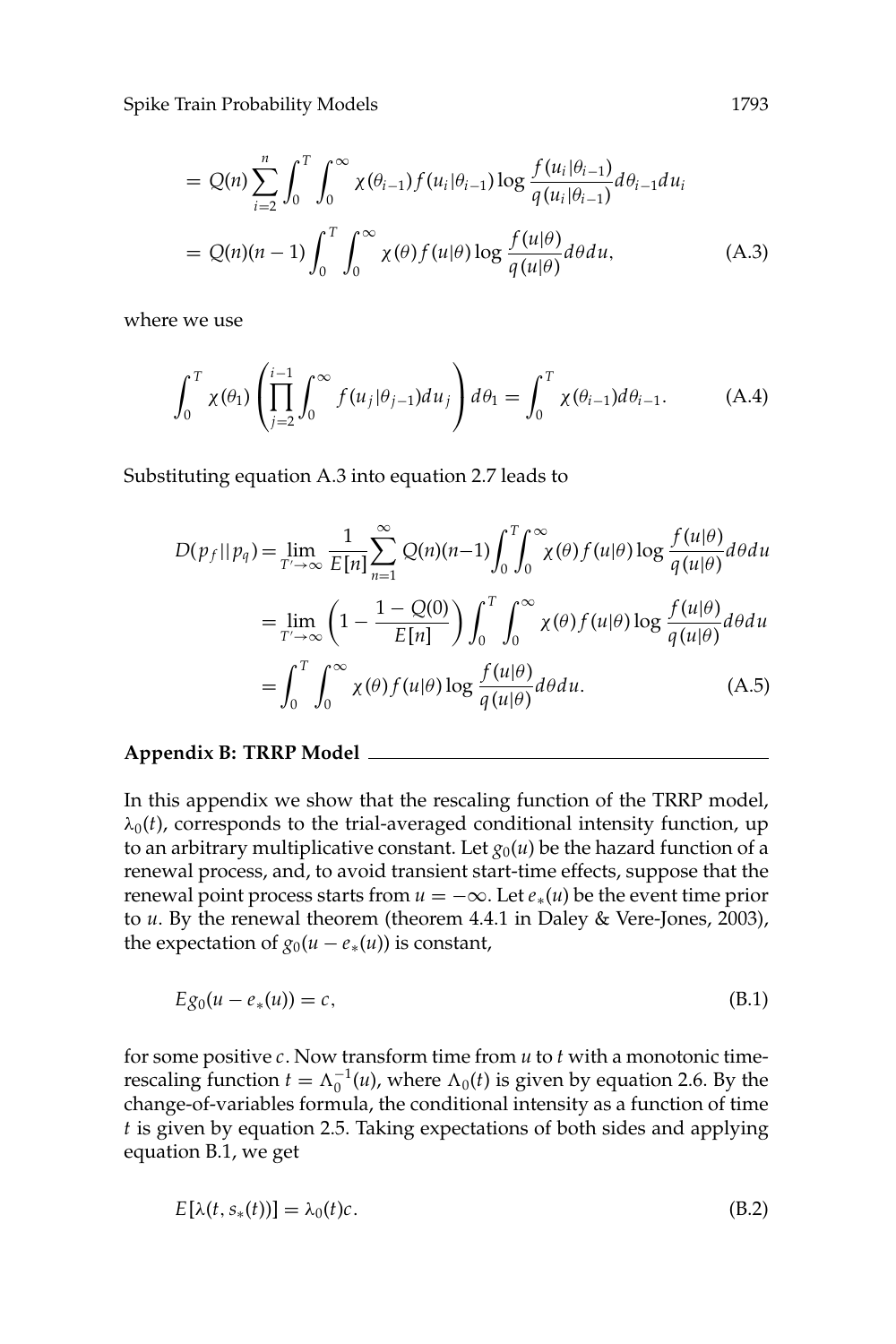If we replace  $g_0(t)$  with  $h(t) = g_0(t)/c$ , then  $\lambda_0(t)$  becomes the expected (trialaveraged) conditional intensity function. This is convenient because  $\lambda_0(t)$ may then be estimated by pooling data across trials, that is, by smoothing the PSTH.

## **Acknowledgments**

We thank Taro Toyoizumi for helpful discussions.

**References**

- Barbieri, R., Quirk, M. C., Frank, L. M., Wilson, M. A., & Brown, E. N. (2001). Construction and analysis on non-Poisson stimulus-response models of neural spiking activity. *Journal of Neuroscience Methods*, *105*, 25–37.
- Brown, E. N., Barbieri, R., Ventura, V., Kass, R. E., & Frank, L. M. (2002). The timerescaling theorem and its application to neural spike train data analysis. *Neural Computation*, *14*, 325–346.
- Brown, E. N., Frank, L. M., Tang, D., Quirk, M. C., & Wilson, M. A. (1998). A statistical paradigm for neural spike train decoding applied to position prediction from ensemble firing patterns of rat hippocampal place cells. *Journal of Neuroscience*, *18*, 7411–7425.
- Burkitt, A. N., & Clark, G. M. (2001). Synchronization of the neural response to noisy periodic synaptic input. *Neural Computation*, *13*, 2639–2672.
- Cox, D. R., & Lewis, P. A. W. (1972). Multivariate point processes. In *Proc. 6th Berkeley Symp. Math. Statist. Prob. 3* (pp. 401–448). Berkeley: University of California Press.
- Daley, D., & Vere-Jones, D. (2003). *An introduction to the theory of point processes.* New York: Springer-Verlag.
- Dayan, P., & Abbott, L. F. (2001). *Theoretical neuroscience*. Cambridge, MA: MIT Press. de Boor, C. (2001). *A practical guide to splines* (rev. ed.). New York: Springer.
- Gerstner, W., & Kistler, W. M. (2002). *Spiking neuron models*. Cambridge: Cambridge University Press.
- Iyengar, S., & Mullowney, P. (2007). Inference for the Ornstein-Uhlenbeck model for neural activity. Preprint. Available online at http://stat.pitt.edu/si/ou.pdf.
- Johnson, A., & Kotz, S. (1970). *Distributions in statistics: Continuous univariate distributions, Vol. 2*. New York: Wiley.
- Kass, R. E., & Ventura, V. (2001). A spike-train probability model. *Neural Computation*, *13*, 1713–1720.
- Kass, R. E., Ventura, V., & Brown, E. N. (2005). Statistical issues in the analysis of neuronal data. *Journal of Neurophysiology*, *94*, 8–25.
- Koch, C. (1999). *Biophysics of computation: Information processing in single neurons.* New York: Oxford University Press.
- Koyama, S., & Shinomoto, S. (2005). Empirical Bayes interpretations of random point events. *Journal of Physics A: Mathematical and General*, *38*, L531–L537.
- Lansky P., Sanda, P., & He, J. (2006). The parameters of the stochastic leaky integrateand-fire neuronal model. *Journal of Computational Neuroscience*, *21*, 211–223.